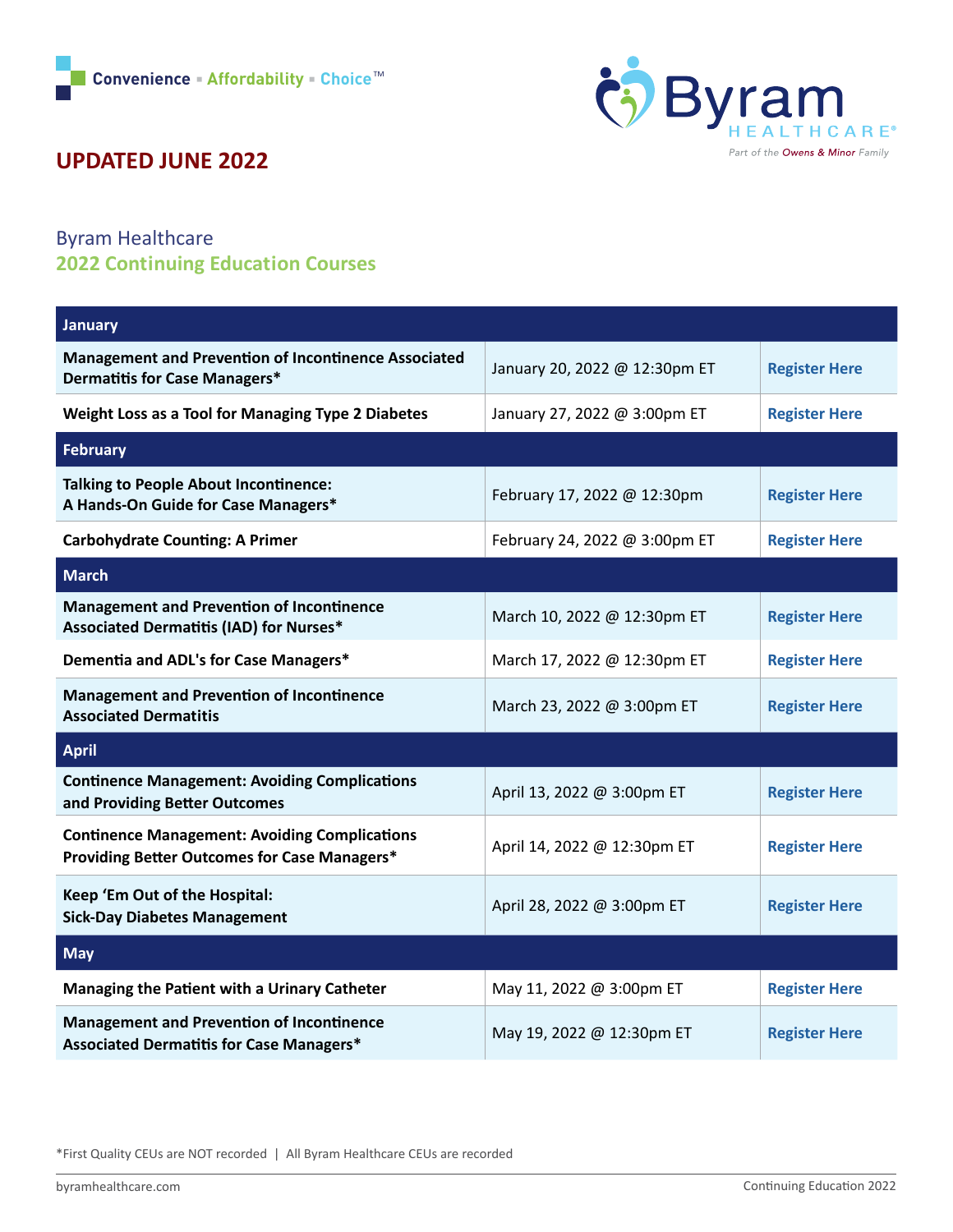

## Byram Healthcare **2022 Continuing Education Courses**

| June                                                                                                 |                                |                      |
|------------------------------------------------------------------------------------------------------|--------------------------------|----------------------|
| <b>Nutrition in Wound Healing</b>                                                                    | June 2, 2022 @ 3:00pm ET       | <b>Register Here</b> |
| <b>Continence Management: Avoiding Complications</b><br><b>Providing Better Outcomes for Nurses*</b> | June 9, 2022 @ 12:30pm ET      | <b>Register Here</b> |
| Talking to People about Incontinence for Case Managers *                                             | June 16, 2022 @ 12:30pm ET     | <b>Register Here</b> |
| <b>Diabetes Complications &amp; Prevention</b>                                                       | June 16, 2022 @ 3:00pm ET      | <b>Register Here</b> |
| July                                                                                                 |                                |                      |
| <b>Nutritional Principles for Diabetes Care</b>                                                      | July 27, 2022 @ 3:00pm ET      | <b>Register Here</b> |
| <b>August</b>                                                                                        |                                |                      |
| A Guide to the Effective Use of Diabetes Medications                                                 | August 10, 2022 @ 3:00pm ET    | <b>Register Here</b> |
| <b>Overview of Wound Care Treatment</b>                                                              | August 24, 2022 @ 3:00pm ET    | <b>Register Here</b> |
| September                                                                                            |                                |                      |
| <b>Understanding Overactive Bladder:</b><br><b>Symptom Management and Treatment</b>                  | September 15, 2022 @ 3:00pm ET | <b>Register Here</b> |
| <b>October</b>                                                                                       |                                |                      |
| <b>Value Based Payment Models</b>                                                                    | October 6, 2022 @ 3:00pm ET    | <b>Register Here</b> |
| <b>November</b>                                                                                      |                                |                      |
| <b>Fall Prevention</b>                                                                               | November 3, 2022 @ 3:00pm ET   | <b>Register Here</b> |
| <b>December</b>                                                                                      |                                |                      |
| <b>Continuous Glucose Monitoring and the Path</b><br><b>Towards Automated Insulin Delivery</b>       | December 7, 2022 @ 3:00pm ET   | <b>Register Here</b> |

\*First Quality CEUs are NOT recorded | All Byram Healthcare CEUs are recorded